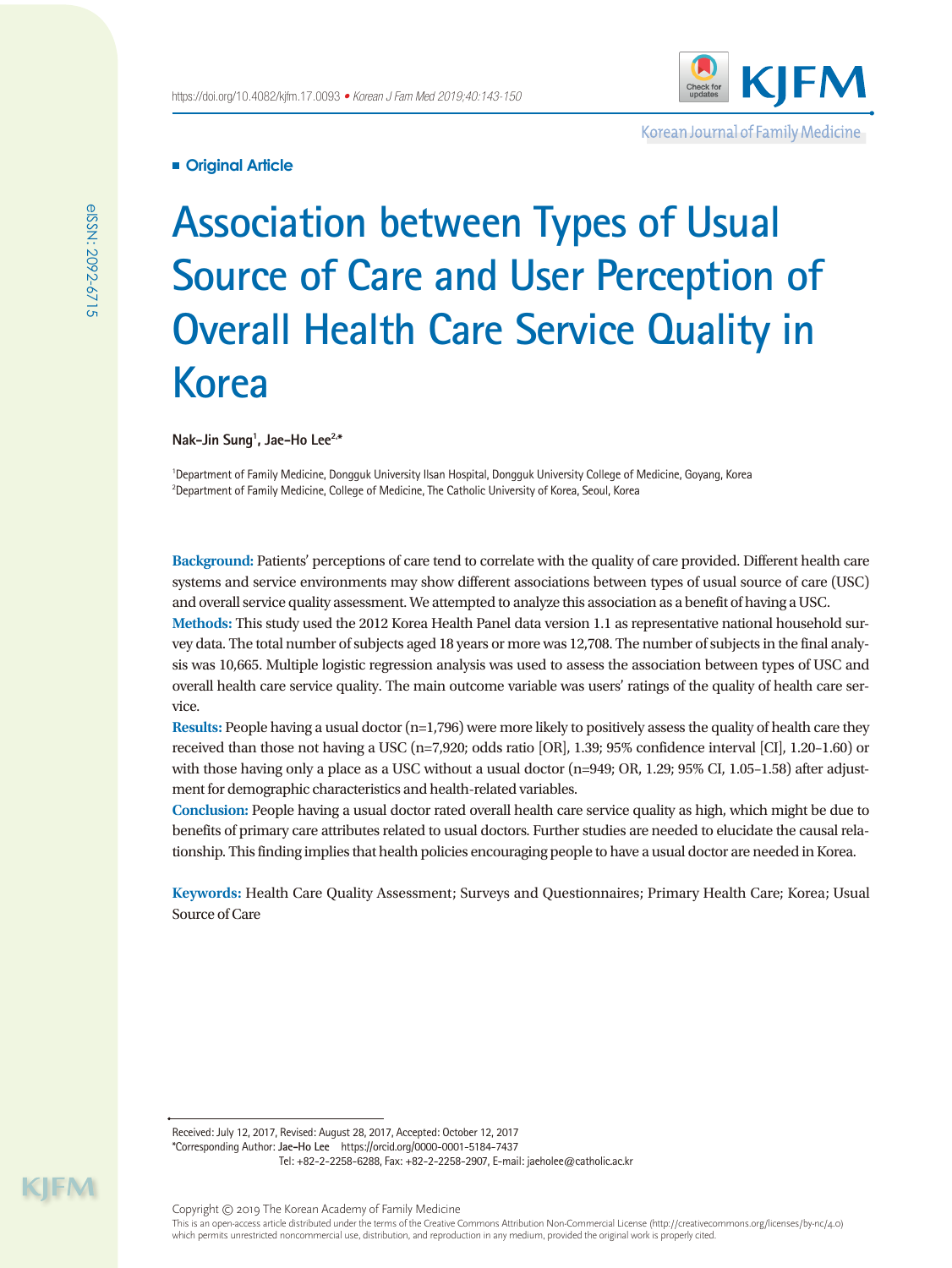# **INTRODUCTION**

Usual source of care (USC) refers to the provider or place a patient consults when sick or in need of medical advice.<sup>1)</sup> USC is closely associated with the four major attributes of primary care: longitudinality, first contact, comprehensiveness, and coordination of care.<sup>2)</sup> Having a USC has been associated with increased access to health care or health education, more use of preventive services, decreased number of visits to the emergency room, improved health status, and increased satisfaction with health care. Indeed, identification of a particular practitioner of care (a usual doctor) has been associated with better services, such as better recognition of problems or needs, more accurate or earlier diagnoses, a lower rate of emergency care use, fewer hospitalizations, lower costs, better monitoring, fewer drug prescriptions, fewer unmet needs, and increased satisfaction compared with mere identification of a particular place of care (a usual place only). Having a particular place is as good as having a particular doctor only in terms of appointment keeping and for preventive care needed by children at defined times, compared with having no place at all.<sup>3-6)</sup>

Perception of health care service quality is significantly and positively related to patients' satisfaction and their behavioral intentions.<sup>7)</sup> Among the many assessment methods of health care service quality, users' ratings of quality of care as a type of subjective assessment are unique in that they may include users' overall satisfaction with care, their communication with their care providers, and their ability to obtain needed care quickly.<sup>8)</sup> Users' ratings may influence future decisions on accessing care and thus form a part of the feedback loop.<sup>9)</sup>

Studies have dealt with the relationship between USC and ratings of overall quality of care.10-12) Individuals with a usual place indicated higher quality of medical care experiences compared with those without a USC, as reported in studies conducted in Taiwan and China. Similarly, in studies conducted in China and the United States, individuals with a usual doctor reported higher quality of medical care experiences compared with those without a USC. In the aforementioned studies conducted in Taiwan and China, patients at medical institutions assessed the quality of their primary care physicians.<sup>10,11)</sup> Meanwhile, community residents rated the quality of overall health care received in the last 12 months in the study conducted in the United States.<sup>12)</sup>

Korea has a health care system with weak primary care. Strengthening the primary care system is hampered by private sector dominance (>90%) in health care institutions, political negligence of primary care, and long-standing fee-for-service (FFS) payment schemes, in spite of services of the national health insurance (NHI) system since 1989. Koreans are not required to have a USC. In 2002, only approximately onethird of Koreans have a USC (a usual place or a usual doctor).<sup>13,14)</sup> Koreans can visit any specialist or any medical institution freely in almost all cases.

Korea, Taiwan, China, and the United States have a weak primary care in common, compared with developed European countries such as the United Kingdom and the Netherlands. However, Korea has

some notable differences with the other three nations. Korea and Taiwan have universal health insurance coverage, whereas China and the United States do not. The NHI of Korea has mainly adopted an FFS payment system, whereas Taiwan is expanding the use of diagnosisrelated group payments for hospitals, experimenting with pay-for-performance, case payment, and capitation schemes.<sup>15)</sup> In this context, Korea might show a different association between USC and user ratings of quality of care with the other nations, as user ratings of quality of care could be influenced by people's preferences of care, the health care system, and the cultures of nations.16) Korea, with universal health insurance coverage and free choice of medical providers, is a better place for a study on the association between USC and quality of care compared with the United States, where it may be difficult to ensure whether the observed effects on medical care experiences are due to USC or insurance coverage.10,17) In addition, much evidence about the benefits of primary care is presently required to suggest health policy for strengthening primary care in Korea. Therefore, the present study attempted to analyze the association between types of USC and people's ratings of overall quality of care in the Korean health care context as a benefit of having a USC using data from a nationally representative sample.

# **METHODS**

#### **1. Data and Study Subjects**

Data were derived from the Korea Health Panel (KHP) version 1.1 (2008–2012). Prepared under the auspices of the National Health In-



Figure 1. Sample selection process.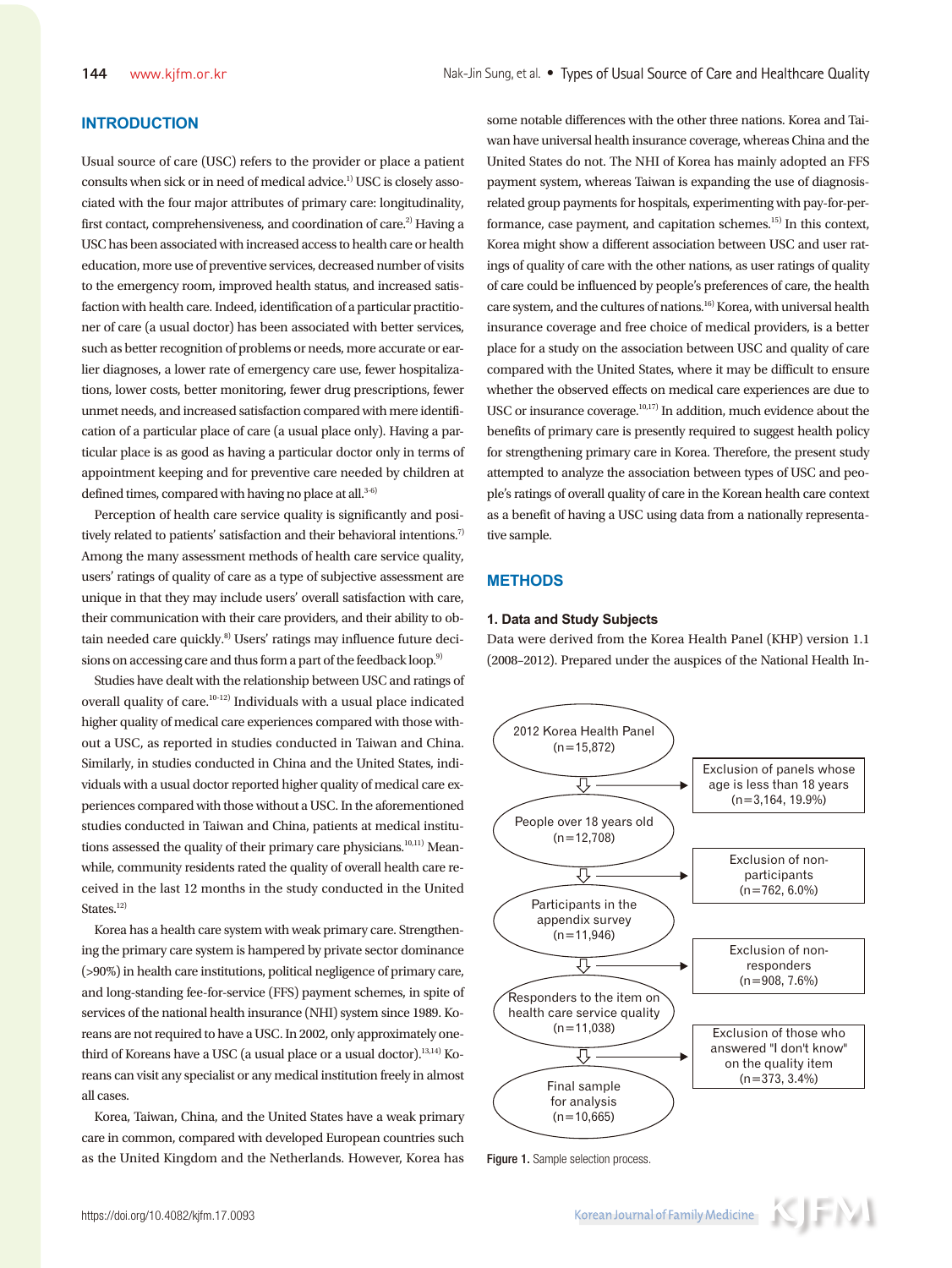surance Service and the Korea Institute for Health and Social Affairs, the KHP survey provides nationally representative and longitudinal data, covering health status, medical conditions, health care utilization, and health care expenditures. The KHP survey has been administered annually since 2008 using an interview research method in which an interviewer asks questions and records the answers of interviewees. A stratified cluster systematic method was used for selecting a sample of households for the present research. The appendix questions of the 2012 KHP survey, which only persons aged 18 years or older needed to answer, included items on the presence of a USC and a usual doctor, and overall quality of health care service.<sup>18)</sup> The total number of subjects aged 18 years or older in the 2012 KHP data was 12,708. The number of subjects in the final analysis was 10,665 (Figure 1).

This study was approved by the Institutional Review Board of the Catholic University of Korea (IRB approval no., KC15QISI0089) with a waiver for informed consent because the data were obtained from a public database (https://www.khp.re.kr:444/).

#### **2. Variables**

*1) Outcome variable: perception of overall health care quality* The question used to assess the quality of medical care was as follows: "Overall, how do you rate the services quality in the medical care that you (or your family) have received in the past 12 months?" The answer choices were "excellent," "good," "fair," "poor," and "I don't know."

The answers were collapsed into two categories of high quality (excellent and good) and low quality (fair and poor), because a relatively small number of people (n=326, 3.1%) chose the most extreme answers. The "I don't know" answers were excluded from analysis (Figure 1).

#### *2) Predictor variables*

The main variable of interest was types of USC. USCs were classified into the categories of "not having," "having a place only," and "having a usual doctor with or without a place," using data from the following two questions: "Is there a medical institution to which you usually go,

Table 1. Characteristics of study subjects by type of USC (2012 Korea Health Panel)

| Characteristic                           | <b>USC</b>      |                 |                   |                 |         |
|------------------------------------------|-----------------|-----------------|-------------------|-----------------|---------|
|                                          | Total           | No USC          | Usual place only* | Usual doctor    | P-value |
| No. of subjects                          | 10,665          | 7,920 (74.3)    | 949 (8.9)         | 1,796 (16.8)    |         |
| Sex                                      |                 |                 |                   |                 | < 0.001 |
| Male                                     | 4,795           | 3,690 (77.0)    | 395 (8.2)         | 710 (14.8)      |         |
| Female                                   | 5.870           | 4,230(72.1)     | 554(9.4)          | 1,086(18.5)     |         |
| Age $(y)$                                |                 |                 |                   |                 | < 0.001 |
| $18 - 39$                                | 2.834           | 2,532(72.1)     | 130(4.6)          | 172(6.1)        |         |
| $40 - 64$                                | 5,174           | 3,926 (75.9)    | 420 (8.1)         | 828 (16.0)      |         |
| $\geq 65$                                | 2,657           | 1,462 (55.0)    | 399 (15.0)        | 796 (30.0)      |         |
| Marital status                           |                 |                 |                   |                 | < 0.001 |
| Married                                  | 7,730           | 5,609 (72.6)    | 721 (9.3)         | 1,400(18.1)     |         |
| Separated, divorced, or widowed          | 1,302           | 816 (62.7)      | 162 (12.4)        | 324 (24.9)      |         |
| Not married                              | 1,633           | 1,495 (91.6)    | 66 (4.0)          | 72(4.4)         |         |
| Education (y)                            |                 |                 |                   |                 | < 0.001 |
| $0 - 6$                                  | 2,319           | 1,371 (59.1)    | 324 (14.0)        | 624 (26.9)      |         |
| $7 - 12$                                 | 4.654           | 3,443(74.0)     | 399 (8.6)         | 812 (17.5)      |         |
| $\geq 13$                                | 3,692           | 3,106 (84.1)    | 226(6.1)          | 360 (9.8)       |         |
| Household income <sup>+</sup> (quintile) |                 |                 |                   |                 | < 0.001 |
| First (lowest)                           | 1,609           | 916 (56.9)      | 223 (13.9)        | 470 (29.2)      |         |
| Second                                   | 2,030           | 1,511(74.4)     | 170 (8.4)         | 349 (17.2)      |         |
| <b>Third</b>                             | 2,260           | 1,704 (75.4)    | 185 (8.2)         | 371 (16.4)      |         |
| Fourth                                   | 2,331           | 1,837 (78.8)    | 189(8.1)          | 305(13.1)       |         |
| Fifth (highest)                          | 2,425           | 1,945 (80.2)    | 182(7.5)          | 298 (12.3)      |         |
| Self-rated health                        |                 |                 |                   |                 | < 0.001 |
| Poor                                     | 1,698           | 1,008 (59.4)    | 248 (14.6)        | 442 (26.0)      |         |
| Moderate                                 | 4,271           | 3,159(74.0)     | 385 (9.0)         | 727 (17.0)      |         |
| Good                                     | 4,696           | 3,753 (79.9)    | 316(6.7)          | 627(13.4)       |         |
| Health coverage                          |                 |                 |                   |                 | < 0.001 |
| National health insurance                | 10,167          | 7,658 (75.3)    | 868 (8.5)         | 1,641(16.1)     |         |
| Medical aid                              | 498             | 262 (52.6)      | 81 (16.3)         | 155(31.1)       |         |
| Outpatient department visits (/y)        | $18.6 \pm 26.5$ | $14.6 \pm 22.0$ | $28.3 \pm 32.2$   | $31.3 \pm 34.9$ | < 0.001 |
| No. of chronic diseases                  | $1.9 + 2.3$     | $1.5 \pm 2.0$   | $3.1 \pm 2.4$     | $3.2 \pm 2.5$   | < 0.001 |

Values are presented as number (%) or mean±standard deviation. P-values were based on chi-square tests or analysis of variance with Tukey's method for individual difference; cross-sectional weights for the sampled population were applied.

USC, usual source of care.

\*A place as a USC without a usual doctor. † Total household income divided by the square root of the number of household members.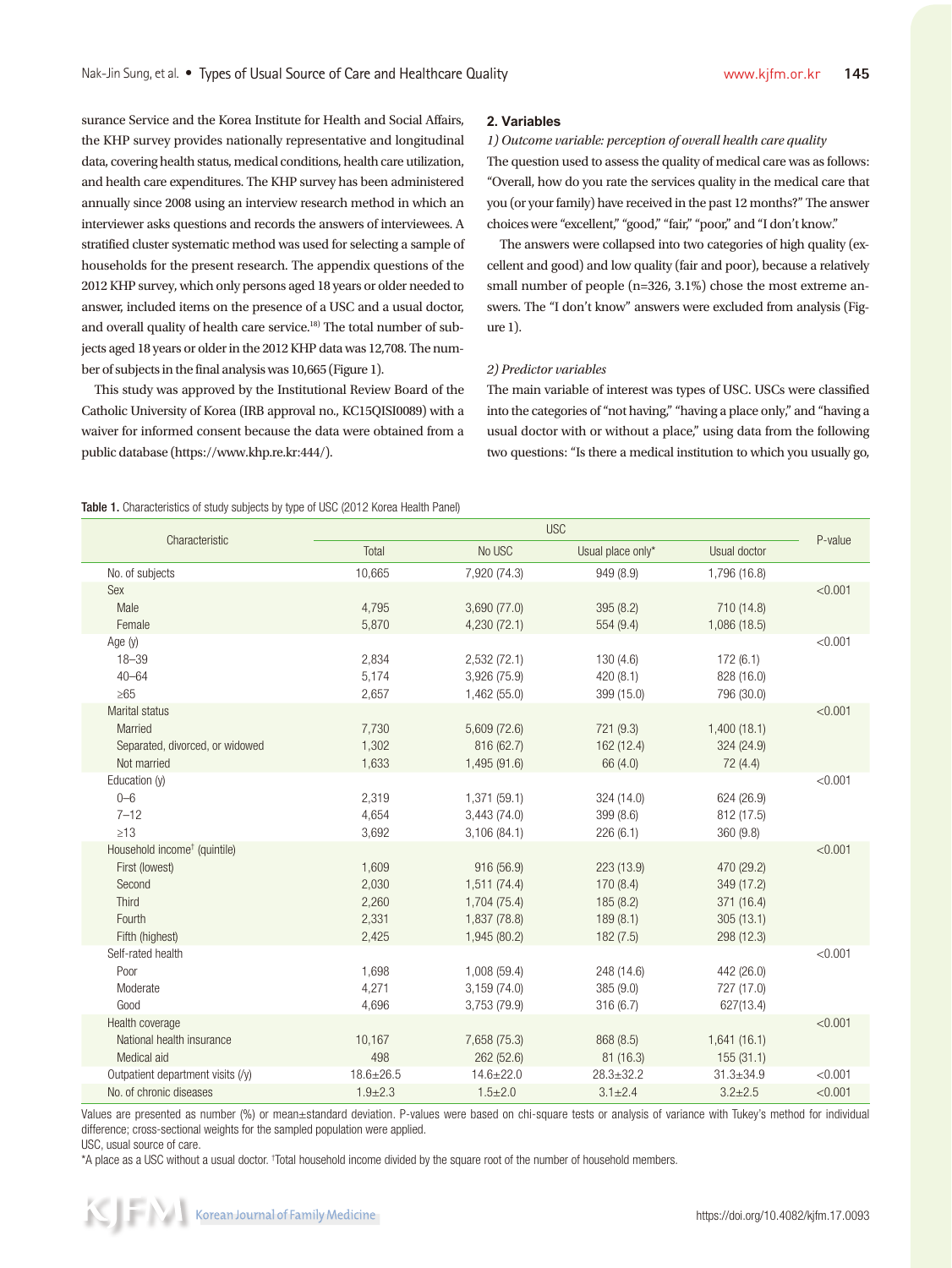when you are sick or you want to take tests or consult a doctor?" and "Is there a medical doctor whom you usually see, when you are sick or you want to take tests?"

We selected the other control variables out of the 2012 KHP survey questionnaires after reviewing related articles and considering Korean medical environments.<sup>4-6,10-12,19-22)</sup> They were socio-demographic variables (i.e., sex, age, education, total yearly household income, and types of health coverage) and health status variables (i.e., self-rated health status, number of chronic diseases, and number of outpatient visits a year). Total household income was divided by the square root of the numbers of people in the household and then categorized into quintiles.<sup>23,24)</sup> The question on self-rated health status was originally answered on a 5-point Likert scale and was then collapsed into three categories: poor, moderate, and good.

#### **3. Statistical Analysis**

Chi-square tests and analysis of variance with Tukey's method for individual difference were used to assess the association between subject characteristics and USC types (i.e., no USC, usual place only, and usual doctor). Chi-square tests and Student t-tests were used to assess the association between subject characteristics and overall health care service quality. Multiple logistic regression analysis was used to assess the association between USC types and overall health care service quality after adjusting for socio-demographic and health status variables. First, those without a USC were set as a reference group (model I). Second, those having a place only were set as a reference group to assess for significant differences between those having a place only and those having a usual doctor (model IA). The Hosmer–Lemeshow test was applied to determine the goodness of fit of the logistic regres-

Table 2. Characteristics of study subjects and assessment of health care service quality (2012 Korea Health Panel)

|                                                                                                            | Health care service quality               |                                                                    |                                                                              |                    |
|------------------------------------------------------------------------------------------------------------|-------------------------------------------|--------------------------------------------------------------------|------------------------------------------------------------------------------|--------------------|
| Characteristic                                                                                             | Total                                     | Low                                                                | High                                                                         | P-value            |
| No. of subjects                                                                                            | 10,665                                    | 2,637 (24.7)                                                       | 8,028 (75.3)                                                                 |                    |
| <b>USC</b><br>No USC<br>Usual place only*<br>Usual doctor                                                  | 7,920<br>949<br>1,796                     | 2,124(26.8)<br>193 (20.3)<br>320 (17.8)                            | 5,796 (73.2)<br>756 (79.7)<br>1,476 (82.2)                                   | < 0.001            |
| Sex<br>Male<br>Female                                                                                      | 4,795<br>5,870                            | 1,266 (26.4)<br>1,371 (23.4)                                       | 3,529 (73.6)<br>4,499 (76.6)                                                 | < 0.001            |
| Age (y)<br>$18 - 39$<br>$40 - 64$<br>$\geq 65$                                                             | 2,834<br>5,174<br>2,657                   | 871 (30.7)<br>1,383 (26.7)<br>383 (14.4)                           | 1,963 (69.3)<br>3,791(73.3)<br>2,274 (85.6)                                  | < 0.001            |
| Marital status<br>Married<br>Separated, divorced, or widowed<br>Not married                                | 7,730<br>1,302<br>1,633                   | 1,959 (25.3)<br>194 (14.9)<br>484 (29.6)                           | 5,771 (74.7)<br>1,108(85.1)<br>1,149 (70.4)                                  | < 0.001            |
| Education (y)<br>$0 - 6$<br>$7 - 12$<br>$\geq 13$                                                          | 2,319<br>4,654<br>3,692                   | 332 (14.3)<br>1,212(26.0)<br>1,093 (29.6)                          | 1,987 (85.7)<br>3,442(74.0)<br>2,599 (70.4)                                  | < 0.001            |
| Household income <sup>+</sup> (quintile)<br>First (lowest)<br>Second<br>Third<br>Fourth<br>Fifth (highest) | 1,609<br>2,030<br>2,260<br>2,331<br>2,425 | 269 (16.7)<br>533 (26.3)<br>598 (26.5)<br>611 (26.2)<br>621 (25.6) | 1,340 (83.3)<br>1,497 (73.7)<br>1,662 (73.5)<br>1,720 (73.8)<br>1,804 (74.4) | < 0.001            |
| Self-rated health<br>Poor<br>Moderate<br>Good                                                              | 1,698<br>4,271<br>4,696                   | 393 (23.1)<br>1,148 (26.9)<br>1,096 (23.3)                         | 1,305 (76.9)<br>3,123(73.1)<br>3,600(76.7)                                   | < 0.001            |
| Health coverage<br>National health insurance<br>Medical aid<br>Outpatient department visits (/y)           | 10,167<br>498<br>$18.6 \pm 26.5$          | 2,565 (25.2)<br>72 (14.5)<br>$15.3 \pm 22.5$                       | 7,602 (74.8)<br>426 (85.5)<br>$19.7 \pm 27.6$                                | < 0.001<br>< 0.001 |
| No. of chronic diseases                                                                                    | $1.9 + 2.3$                               | $1.58 + 2.1$                                                       | $2.0 + 2.3$                                                                  | < 0.001            |

Values are presented as number (%) or mean±standard deviation. P-values were based on chi-square tests or Student t-tests; cross-sectional weights for the sampled population were applied.

USC, usual source of care.

\*A place as a USC without a usual doctor. † Total household income divided by the square root of the number of household members.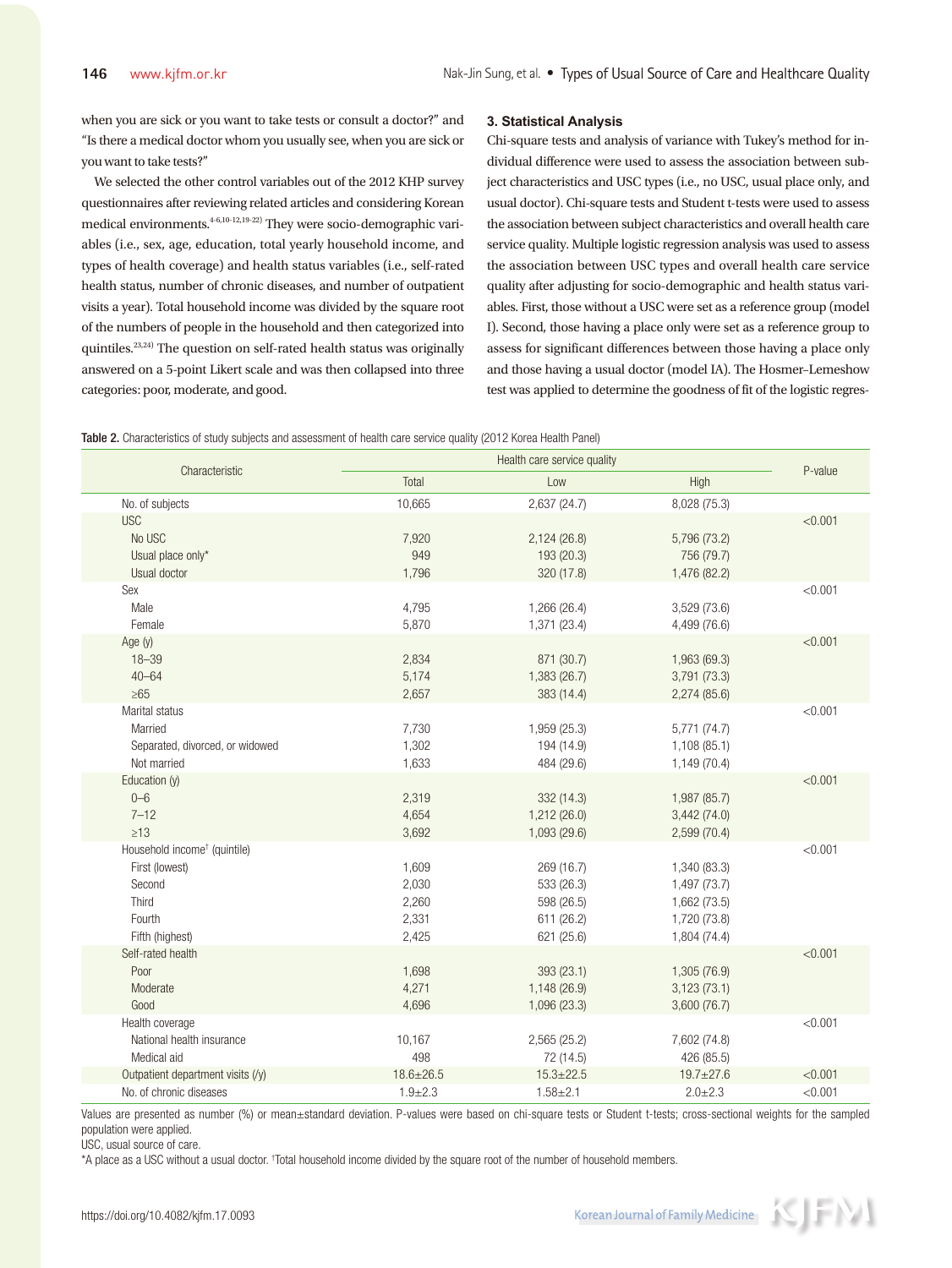sion model. The discriminative ability of the model was assessed using the concordance (C) statistic, the area under the receiver operating characteristic curve. C statistics generally range from 0.5 (random concordance) to 1 (perfect concordance).25) Stata SE ver. 14.0 (Stata Corp., College Station, TX, USA) was used for statistical analysis, with P≤0.05 regarded as a significant difference. Sampling weights were applied in all analyses when calculating the P-values.

# **RESULTS**

Of the study subjects, women were more likely to have usual doctors than men (18.5% versus 14.8%). The percentage of people having a usual doctor was 30% among those aged 65 years or more, 6.1% among those aged 18–39 years, 18.1% for those who lived with their spouse, and 24.9% for those who were separated or divorced. Those with 6 years or less of education had usual doctors more often compared with those with 13 years or more (26.9% versus 9.8%). Those who assessed their health status as poor were more likely to have usual doctors compared with those who believed they were in good health (26.0% versus 13.4%) (Table 1).

Respondents having a usual doctor rated health care service quality higher compared with those without a USC (82.2% versus 73.2%). Women were likely to assess health care service quality as high compared with men (76.6% versus 73.6%). The percentage of those who perceived health care service quality as high was higher in those aged 65 years and over compared with those aged 18–39 years (85.6% versus 69.3%), in those divorced or separated than in those living with spouse (85.1% versus 74.7%), among those educated for 6 years or less than among those educated for 13 years or more (85.7% versus 70.4%), and in those in the lowest quintile than those in the highest quintile of total household income (83.3% versus 74.4%) (Table 2).

In the logistic regression analysis adjusted for socio-demographic factors (sex, age, marital status, education, total household income, and health coverage type) and health-related variables (self-rated health status, number of chronic diseases, and number of outpatient visits a year), the odds ratios (ORs) of giving a good assessment to health care were 1.39 (95% confidence interval [CI], 1.20–1.60) among those with a usual doctor and 1.08 (95% CI, 0.91–1.28) among those having a usual place only, compared with those without a USC, in model I; they were 1.29 (95% CI, 1.05–1.58) in those with a usual doctor, compared with those having a usual place of care only, in model IA (Table 3). In this model, Hosmer–Lemeshow tests of goodness of fit resulted in P=0.86. The discriminative ability of this model assessed using the concordance statistic was C=0.61.

In models I and IA, the ORs for assessing overall health care service as high were 2.22 (95% CI, 1.79–2.75) in the group of people aged 65 years or older (versus the group aged 18–39 years); 1.80 (95% CI, 1.54– 2.10) in the good (versus poor) self-rated health groups; 1.55 (95% CI, 1.17–2.07) among medical aid beneficiaries (versus people with NHI coverage); 0.56 (95% CI, 0.47–0.68) in those with 13 years or more of education, and 0.62 (95% CI, 0.52–0.74) in those with 7–12 years of education, compared with those with 6 years or less of education; and 0.82 (95% CI, 0.68–0.99) for those in the second quintile (versus the first quintile) in total household income. The number of chronic diseases did not have a significant effect on individual perception of overall health care service quality (Table 3).

## **DISCUSSION**

The quality of medical services has been defined and measured in various ways. Users' evaluation, one of many quality measures, is re-

Table 3. ORs of high assessment of health care service quality (2012 Korea Health Panel)

| Characteristic                                                                                                    | Model I*                                                                                         | Model IA <sup>+</sup>                                                                            |
|-------------------------------------------------------------------------------------------------------------------|--------------------------------------------------------------------------------------------------|--------------------------------------------------------------------------------------------------|
| <b>USC</b><br>No USC<br>Usual place only <sup>#</sup><br>Usual doctor                                             | 1.00<br>$1.08(0.91 - 1.28)$<br>1.39 (1.20-1.60)                                                  | $0.93(0.78 - 1.10)$<br>1.00<br>1.29 (1.05-1.58)                                                  |
| Sex<br>Male<br>Female                                                                                             | 1.00<br>$1.10(1.01 - 1.21)$                                                                      | 1.00<br>$1.10(1.01 - 1.21)$                                                                      |
| Age $(y)$<br>$18 - 39$<br>$40 - 64$<br>$\geq 65$                                                                  | 1.00<br>$1.19(1.05 - 1.35)$<br>$2.22(1.79 - 2.75)$                                               | 1.00<br>$1.19(1.05 - 1.35)$<br>2.22 (1.79-2.75)                                                  |
| Marital status<br>Married<br>Separated, divorced, or widowed<br>Not married                                       | 1.00<br>$1.23(1.02 - 1.48)$<br>$1.10(0.96 - 1.26)$                                               | 1.00<br>$1.23(1.02 - 1.48)$<br>$1.10(0.96 - 1.26)$                                               |
| Education (y)<br>$0 - 6$<br>$7 - 12$<br>$\geq$ 13                                                                 | 1.00<br>$0.62(0.52 - 0.74)$<br>$0.56(0.47 - 0.68)$                                               | 1.00<br>$0.62(0.52 - 0.74)$<br>$0.56(0.47 - 0.68)$                                               |
| Household income <sup>§</sup> (quintile)<br>First (lowest)<br>Second<br><b>Third</b><br>Fourth<br>Fifth (highest) | 1.00<br>$0.82(0.68 - 0.99)$<br>$0.95(0.78 - 1.15)$<br>$1.07(0.88 - 1.30)$<br>$1.18(0.97 - 1.43)$ | 1.00<br>$0.82(0.68 - 0.99)$<br>$0.95(0.78 - 1.15)$<br>$1.07(0.88 - 1.30)$<br>$1.18(0.97 - 1.43)$ |
| Self-rated health<br>Poor<br>Moderate<br>Good                                                                     | 1.00<br>1.26 (1.08-1.46)<br>$1.80(1.54 - 2.10)$                                                  | 1.00<br>1.26 (1.08-1.46)<br>1.80 (1.54-2.10)                                                     |
| Health coverage<br>National health insurance<br>Medical aid                                                       | 1.00<br>$1.55(1.17 - 2.07)$                                                                      | 1.00<br>$1.55(1.17 - 2.07)$                                                                      |
| Outpatient department visits (/y)<br>No. of chronic diseases                                                      | 1.00 (1.00-1.00)<br>$0.98(0.95 - 1.01)$                                                          | 1.00 (1.00-1.00)<br>$0.98(0.95 - 1.01)$                                                          |

Values are presented as odds ratio (95% confidence interval). Multiple logistic regression analysis. P-value for Hosmer–Lemeshow tests of goodness of fit was 0.86. The discriminative ability of this model assessed using the concordance statistic was 0.61. Cross-sectional weights for the sampled population were applied in all analyses when calculating P-values.

USC, usual source of care.

\*In model I, P for trend of the main variable of interest, the usual source of care, was less than 0.001. † Model IA was the same as model I except that the reference group was changed from no-USC to usual place only. <sup>‡</sup>A place as a USC without a usual doctor. § Total household income divided by the square root of the number of household members. <sup>∥</sup> (0.998–1.003).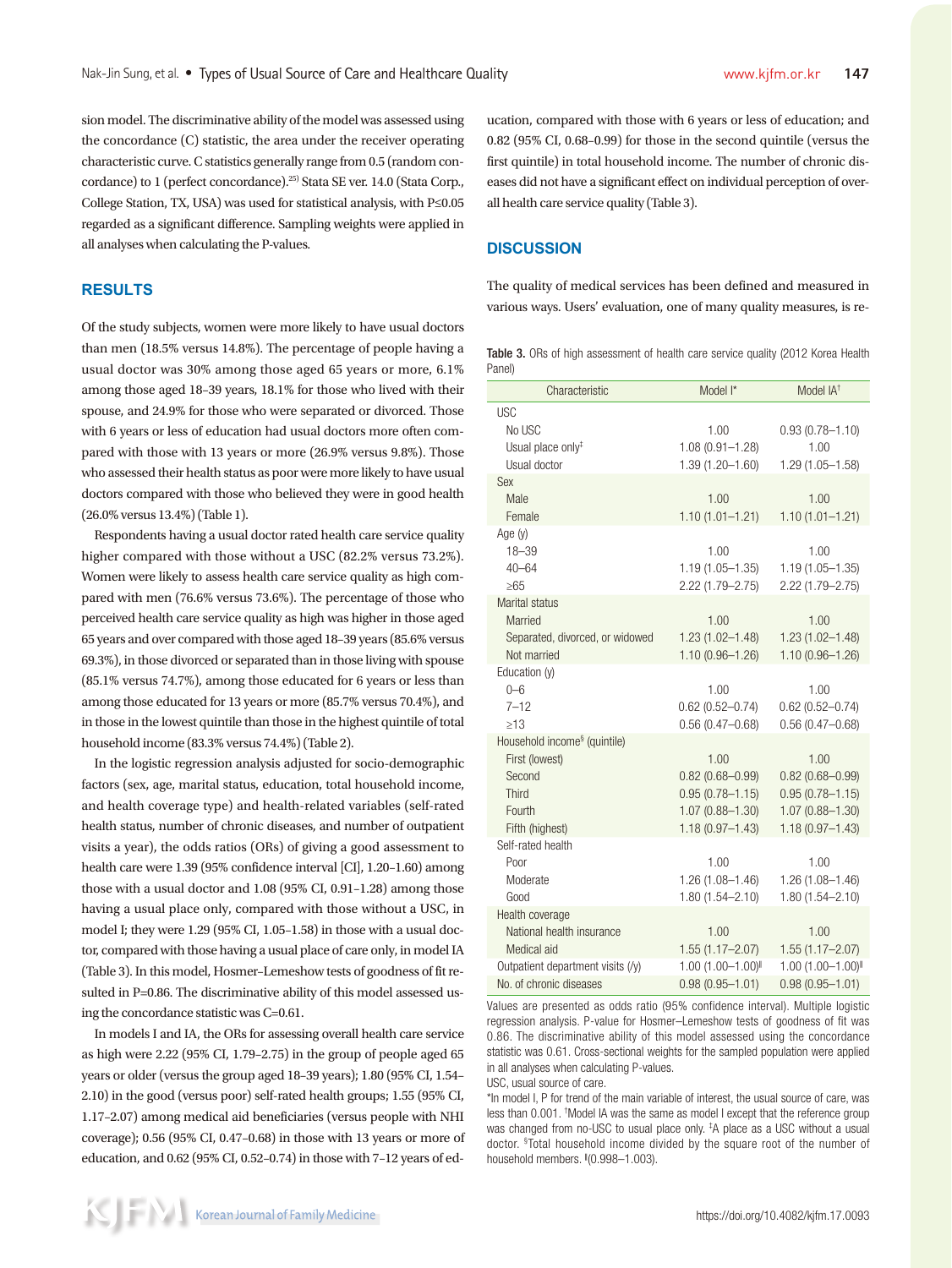lated to overall satisfaction and behavioral intention to use the same health care service again.<sup>7)</sup> In the present study, people having a usual doctor had a better perception of overall health care service quality compared with those without a USC or those having only a usual place. However, people having only a usual place as a USC without a usual doctor did not show a significant difference in their perception of medical service quality in Korea, compared with those without a USC.

To our knowledge, this study is the first in Korea to analyze the association between having a usual doctor (versus no USC or having only a place) as a USC and overall ratings of health care using a nationally representative data. Our findings serve as evidence that having a usual doctor would make individuals perceive the quality of health care higher compared with having only a usual place or no USC.

A US study, in which the data were collected using a self-administered mailed questionnaire from October 2011 to February 2012, reported that individuals with a usual provider tend to have higher ratings of overall quality of care.12) The authors showed the importance of patient-centered communication in shaping patients' perceptions of the quality of their care, accounting for a significant portion of the observed relation between having a usual provider of care and ratings of quality. The effect of patient-centered communication on health care quality could be true of the medical system and environment in Korea as well, because Korean health care services are fragmented by a short consultation time and delivered mainly in a doctor-oriented manner. The results and method of the above US study were similar to ours in that both studies used a nationally representative survey, one-item global ratings of the quality of health care in the last 12 months, and a Likert scale for assessing service quality. However, the US study included other health professionals apart from a doctor as a usual provider of care, and could not compare the effect between a usual place and a usual provider because of the absence of a "no usual place" item in the questionnaire, in contrast with our study.

Studies conducted in other East Asian countries have shown similar findings with ours. In a Taiwanese study, having a USC (a usual place or a usual doctor) was associated with higher quality of primary care.10) Having either a usual place or a usual doctor was also associated with higher quality of primary care in a Chinese study.<sup>11)</sup> The above two studies were a little different from ours in that patients assessed the quality of primary care rather than overall quality of health care. In these studies, the total quality scores were obtained by adding up the scores of 34 questionnaire items of the primary care assessment tool. Another difference between our research and the abovementioned Chinese study is that in the latter, patients with a usual place showed higher total scores than those without a usual place. Nonetheless, the ratings of health care quality between people with and without a usual provider were significantly different irrespective of the proportions of people who had a usual doctor (80% in the United States, 54% in China, and 13.9% in Korea).<sup>11,14,26)</sup>

Mainous and Gill<sup>19)</sup> analyzed Delaware Medicaid patient data and reported that patients in the high clinician continuity group had lower odds of hospitalization than those in the high site/low clinician continuity group; the latter group did not differ in hospitalization rate from the low site/low clinician continuity group. Blewett et al.<sup>4)</sup> showed that having both a usual place and a usual provider is consistently associated with increased odds for receiving preventive care/screening services compared with having a usual place only or neither. In a Korean study using the same 2012 KHP data, those having a physician with a place (versus only a place) as a USC had fewer hospital admissions and emergency room visits. $6$  The findings of the above studies are similar to our present ones, except that the other studies used objective indicators of health care service quality, such as readmissions rates, mortality, preventive services use, and hospitalization, whereas our study relied on users' own evaluations.

A study in the United States revealed that having a usual doctor has a greater impact than having a usual site on discretional preventive services, such as blood pressure and cholesterol checkups.<sup>20)</sup> However, the same study found no statistically significant difference between the two groups in terms of receiving flu shots, pap smears, and mammograms. In other words, different results were found according to the items of preventive services even in the same populations. Considering that there were additional differences in medical systems and cultures between the United States and Korea, further studies in Korea using indicators that are more objective are required.

In some areas of medical services, having only a usual place might not be as effective as having a usual doctor. The effect of a USC (a doctor or a place) is said to be caused by a sense of trust in a physician and the accumulated knowledge of the doctors at the site that is built through long-term doctor–patient interactions, and/or arise from medical record information being shared by doctors who work at the same medical institution.<sup>2,12,27,28)</sup> Usual doctors can establish a good doctor–patient relationship and understand patients holistically and humanely. A holistic and humane approach makes it easy for a doctor to build a sense of trust, make correct diagnoses with relatively few laboratory tests, and avoid harmful drug interactions. Additionally, a usual doctor may be more likely to consider not only patients' diseases but also their illnesses by approaching patients with a patient-centered method, which includes dealing with patients' feelings about their sickness, ideas about symptoms, and expectations of doctors, as well as the effect of their symptoms on lives.29) Patient-centered medicine, which is closely related to longitudinality, can affect the perception of health care quality. Shared information obtained through medical records can be as effective as knowledge accumulation in certain aspects of technical care, such as the performance of preventive procedures. However, it cannot be equal to long-term doctor–patient relationship in terms of the recognition of patients' problems, judgment of the need for diagnostic interventions, and assessment of the relative merits of different modes of intervention.<sup>2)</sup>

This study has several limitations. First, the presence or absence of a usual place or a usual doctor over the course of a year was determined by individuals' self-reported answers, instead of objective statistics, such as continuity indices. Although the definition of a USC includes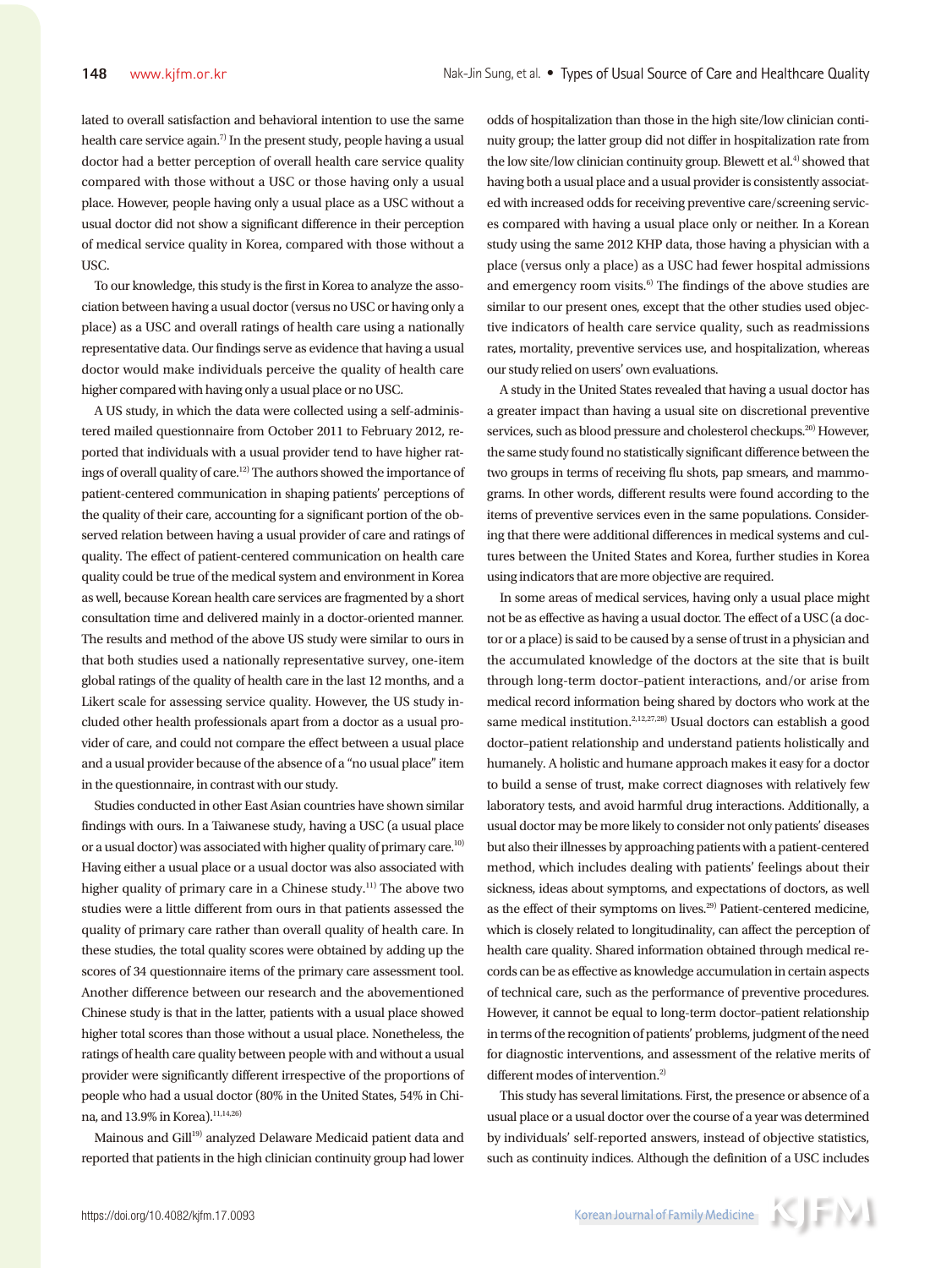subjective components, further studies can reveal possible mechanisms of the association between having a usual doctor and patients' higher perception for overall health care services quality. Second, the logistic regression model's discriminative ability (C statistics) to analyze the association between having a usual doctor and individuals' ratings of overall health care quality was low (<0.7). This might be due to limitations of the model, such as remaining confounders (e.g., insufficient number of predictors or categorized/collapsed variables for simplicity). Third, we could not identify cause-and-effect associations as our study had a cross-sectional design. Indeed, there might be reverse causation. Those who assess the service of a doctor or a medical institution highly might choose it as their usual doctor or place. Further studies using a longitudinal design will be possible as the KHP data accumulate over the years.

In conclusion, people with a usual doctor rated overall health care service quality higher compared with those without a USC or with only a place as a USC. This finding implies that new health policies are needed to encourage people in Korea to have a usual doctor.

# **CONFLICT OF INTEREST**

No potential conflict of interest relevant to this article was reported.

# **AUTHOR CONTRIBUTION**

Conception and design: Sung NJ, Lee JH; data analysis: Sung NJ; interpretation of data: Sung NJ, Lee JH; writing of the manuscript: Sung NJ; and final approval of manuscript: Sung NJ, Lee JH.

# **ORCID**

Nak-Jin Sung: https://orcid.org/0000-0002-7965-3965 Jae-Ho Lee: https://orcid.org/0000-0001-5184-7437

# **REFERENCES**

- 1. Starfield B. Is primary care essential? Lancet 1994;344:1129-33.
- 2. Starfield B. Primary care: balancing health needs, services, and technology. New York (NY): Oxford University Press; 1998.
- 3. Starfield B, Shi L. The medical home, access to care, and insurance: a review of evidence. Pediatrics 2004;113(5 Suppl):1493-8.
- 4. Blewett LA, Johnson PJ, Lee B, Scal PB. When a usual source of care and usual provider matter: adult prevention and screening services. J Gen Intern Med 2008;23:1354-60.
- 5. DeVoe JE, Tillotson CJ, Wallace LS, Lesko SE, Pandhi N. Is health insurance enough?: a usual source of care may be more important to ensure a child receives preventive health counseling. Matern Child Health J 2012;16:306-15.
- 6. Kim KM, Jeon H, Lee JH. Having a physician rather than a place as a usual source of care would be better: from 2012 Korea Health Panel data. J Korean Med Sci 2017;32:4-12.
- 7. Jung M, Lee KH, Choi M. Perceived service quality among outpatients

visiting hospitals and clinics and their willingness to re-utilize the same medical institutions. J Prev Med Public Health 2009;42:151-9.

- 8. World Health Organization. Quality of care: a process for making strategic choices in health systems [Internet]. Geneva: World Health Organization; 2006 [cited 2017 Jul 9]. Available from: http://www.who.int/ management/quality/assurance/QualityCare\_B. Def.pdf.
- 9. Campbell SM, Roland MO, Buetow SA. Defining quality of care. Soc Sci Med 2000;51:1611-25.
- 10. Tsai J, Shi L, Yu WL, Lebrun LA. Usual source of care and the quality of medical care experiences: a cross-sectional survey of patients from a Taiwanese community. Med Care 2010;48:628-34.
- 11. Du Z, Liao Y, Chen CC, Hao Y, Hu R. Usual source of care and the quality of primary care: a survey of patients in Guangdong province, China. Int J Equity Health 2015;14:60.
- 12. Finney Rutten LJ, Agunwamba AA, Beckjord E, Hesse BW, Moser RP, Arora NK. The relation between having a usual source of care and ratings of care quality: does patient-centered communication play a role? J Health Commun 2015;20:759-65.
- 13. Kim JH, Cho HJ. Effects of having regular source of care on preventive services and disease control. J Korean Acad Fam Med 2007;28:278-85.
- 14. An AR, Kim K, Lee JH, Sung NJ, Lee SI, Hyun MK. Having a usual source of care and its associated factors in Korean adults: a cross-sectional study of the 2012 Korea Health Panel Survey. BMC Fam Pract 2016;17:167.
- 15. Cheng TM. Taiwan's health care system: the next 20 years [Internet]. Washington (DC): Bookings Institution; 2015 [cited 2017 Jul 9]. Available from: https://www.brookings.edu/opinions/taiwans-healthcare-system-the-next-20-years/.
- 16. Polsa P, Fuxiang W, Saaksjarvi M, Shuyuan P. Cultural values and health service quality in China. Int J Health Care Qual Assur 2013;26: 55-73.
- 17. Goldstein RB, Rotheram-Borus MJ, Johnson MO, Weinhardt LS, Remien RH, Lightfoot M, et al. Insurance coverage, usual source of care, and receipt of clinically indicated care for comorbid conditions among adults living with human immunodeficiency virus. Med Care 2005;43: 401-10.
- 18. National Health Insurance Service, Korea Institute for Health and Social Affairs. Report 2012 (I) on the basic analysis of the Korea Health Panel [Internet]. Sejong: Korea Institute for Health and Social Affairs; 2014 [cited 2017 Jul 9]. Available from: https://www.khp.re.kr:444/.
- 19. Mainous AG 3rd, Gill JM. The importance of continuity of care in the likelihood of future hospitalization: is site of care equivalent to a primary clinician? Am J Public Health 1998;88:1539-41.
- 20. Xu KT. Usual source of care in preventive service use: a regular doctor versus a regular site. Health Serv Res 2002;37:1509-29.
- 21. Lebrun-Harris LA, Shi L, Zhu J, Burke MT, Sripipatana A, Ngo-Metzger Q. Effects of patient-centered medical home attributes on patients' perceptions of quality in federally supported health centers. Ann Fam Med 2013;11:508-16.
- 22. Atlas SJ, Grant RW, Ferris TG, Chang Y, Barry MJ. Patient-physician connectedness and quality of primary care. Ann Intern Med 2009;150: 325-35.
- 23. Korea Institute for Health and Social Affairs, National Health Insurance Services. 2008-2012 Korea Health Panel annual data codebook [Internet]. Sejong: Korea Institute for Health and Social Affairs; 2012